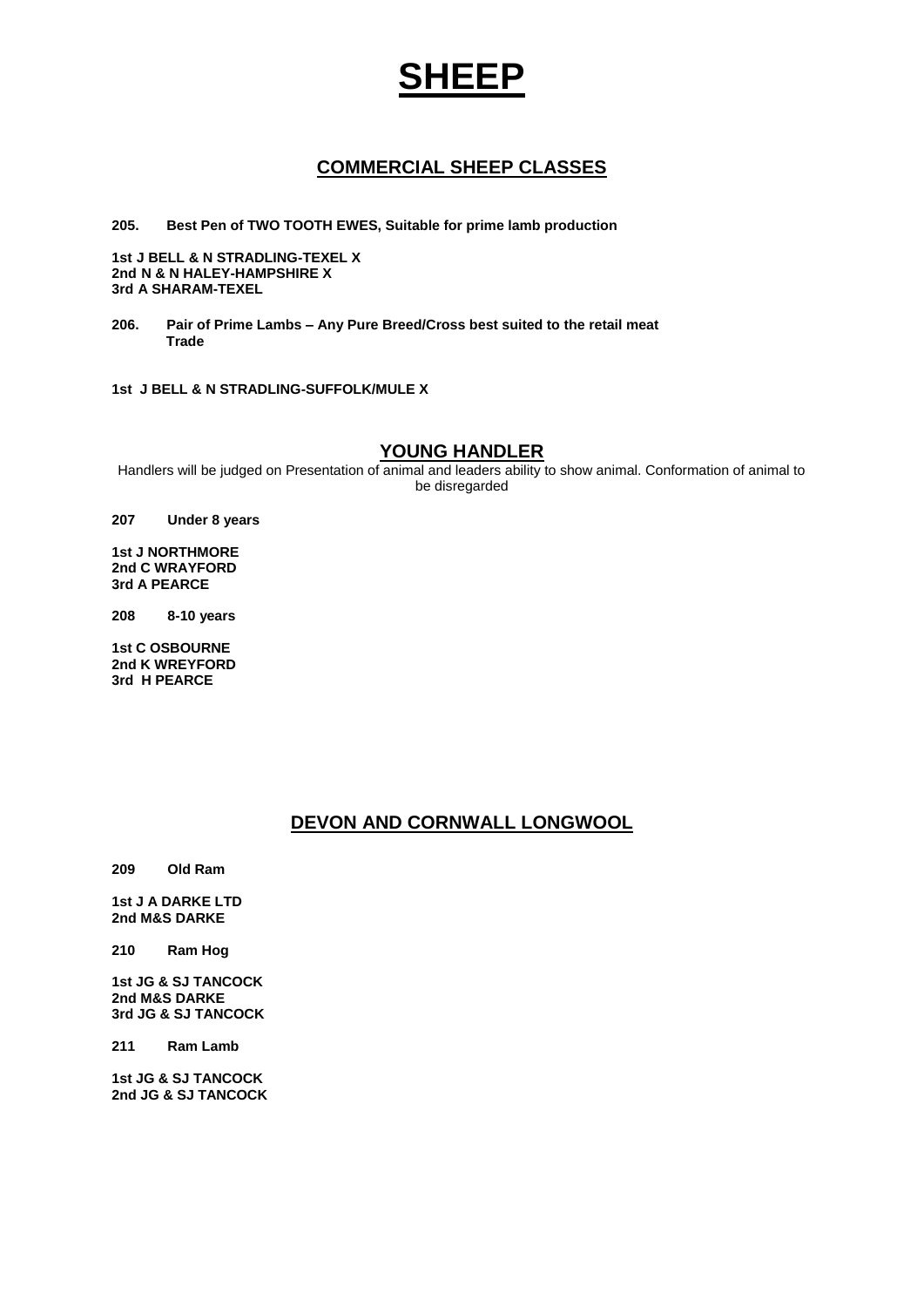**1st M&S DARKE 2nd J A DARKE LTD 3rd JG & SJ TANCOCK**

**213 Single Shearling Ewe**

**1st A SHARAM 2nd M&S DARKE 3rd J A DARKE LTD**

**214 Single Ewe Lamb**

**1st J A DARKE LTD 2nd JG & SJ TANCOCK 3rd M&S DARKE**

**215 Group of one male and two females of different ages**

**1st M&S DARKE 2nd J A DARKE LTD 3rd JG & SJ TANCOCK**

**Best Male – JG & SJ TANCOCK Best Femal - M&S DARKE**

## **GREYFACE DARTMOOR**

**216 RAM HOG**

**1st A MARTIN 2nd A MARTIN**

**217 OLD RAM**

**1st K HAND 2nd A MARTIN 3rd M OSBORNE**

**218 RAM LAMB**

**1st A MARTIN 2nd K HAND 3rd A MARTIN**

**219 Single Shearling Ewe**

**1st A MARTIN 2nd K HAND 3rd A MARTIN**

**220 Single Ewe** 

**1st A MARTIN 2nd M OSBORNE 3rd K HAND**

**221 Single Ewe Lamb**

**1st M OSBORNE 2nd A MARTIN 3rd K HAND**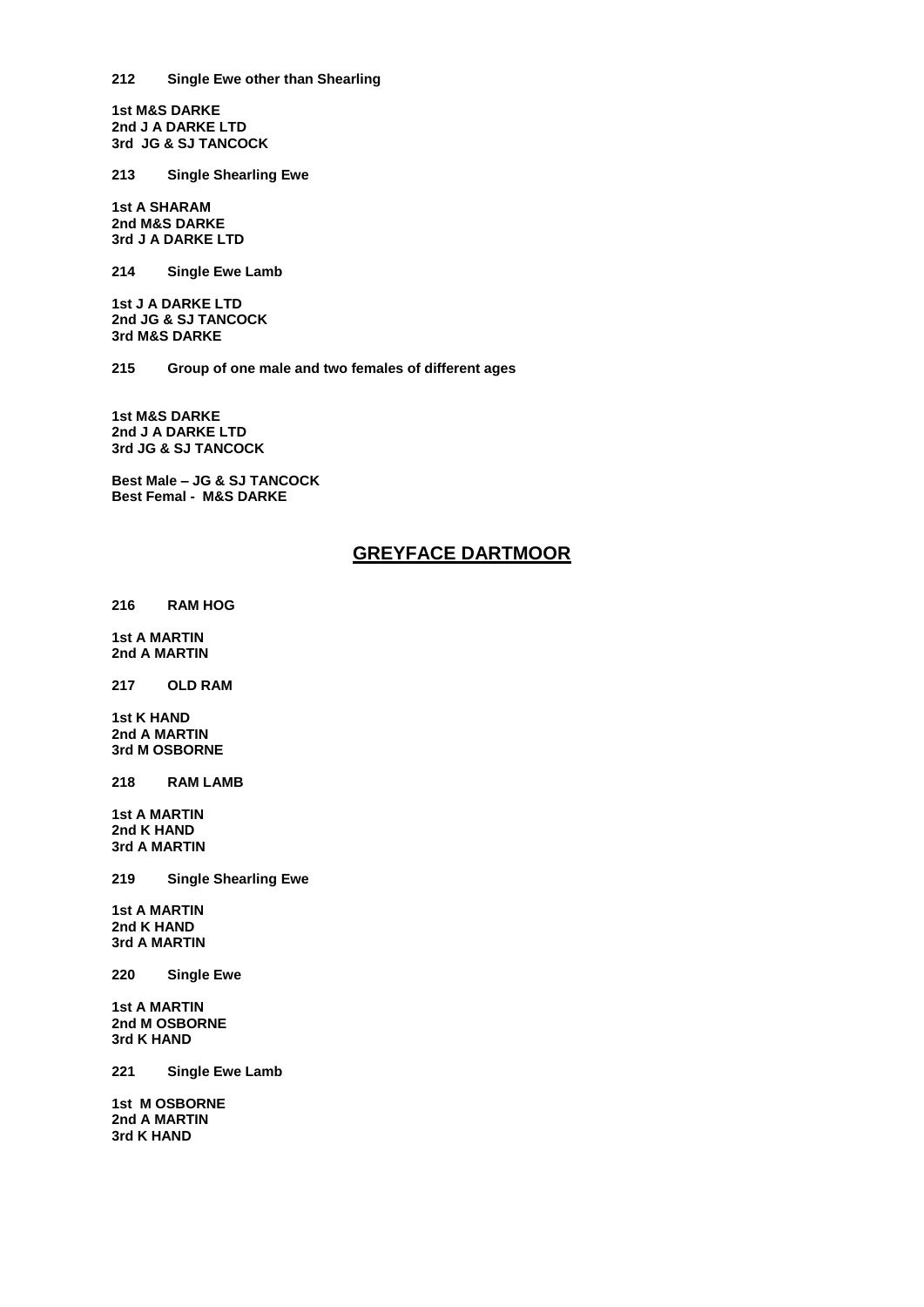**1st A MARTIN 2nd M OSBORNE 3rd K HAND**

CHAMPION – K HAND

# **SCOTCH BLACKFACE**

**223 Old Ram**

**No Entries**

**224 Ram Hog**

**1st J JORDAN 2nd S&A CORNELIUS 3rd PG ABEL**

**225 Ram Lamb**

**1st S&A CORNELIUS 2nd J JORDAN 3rd SD CORNELIUS** 

**226 Single Ewe other than Shearling**

**1st J JORDAN**

**227 Single Shearling Ewe**

**1st S&A CORNELIUS 2nd J JORDAN 3rd PG ABEL**

**228 Single Ewe Lamb**

**1st S&A CORNELIUS 2nd J JORDAN 3rd SD CORNELIUS**

**229 Group of one male and two females of different ages**

**1st S&A CORNELIUS 2nd J JORDAN**

CHAMPION – S & A CORNWLIUS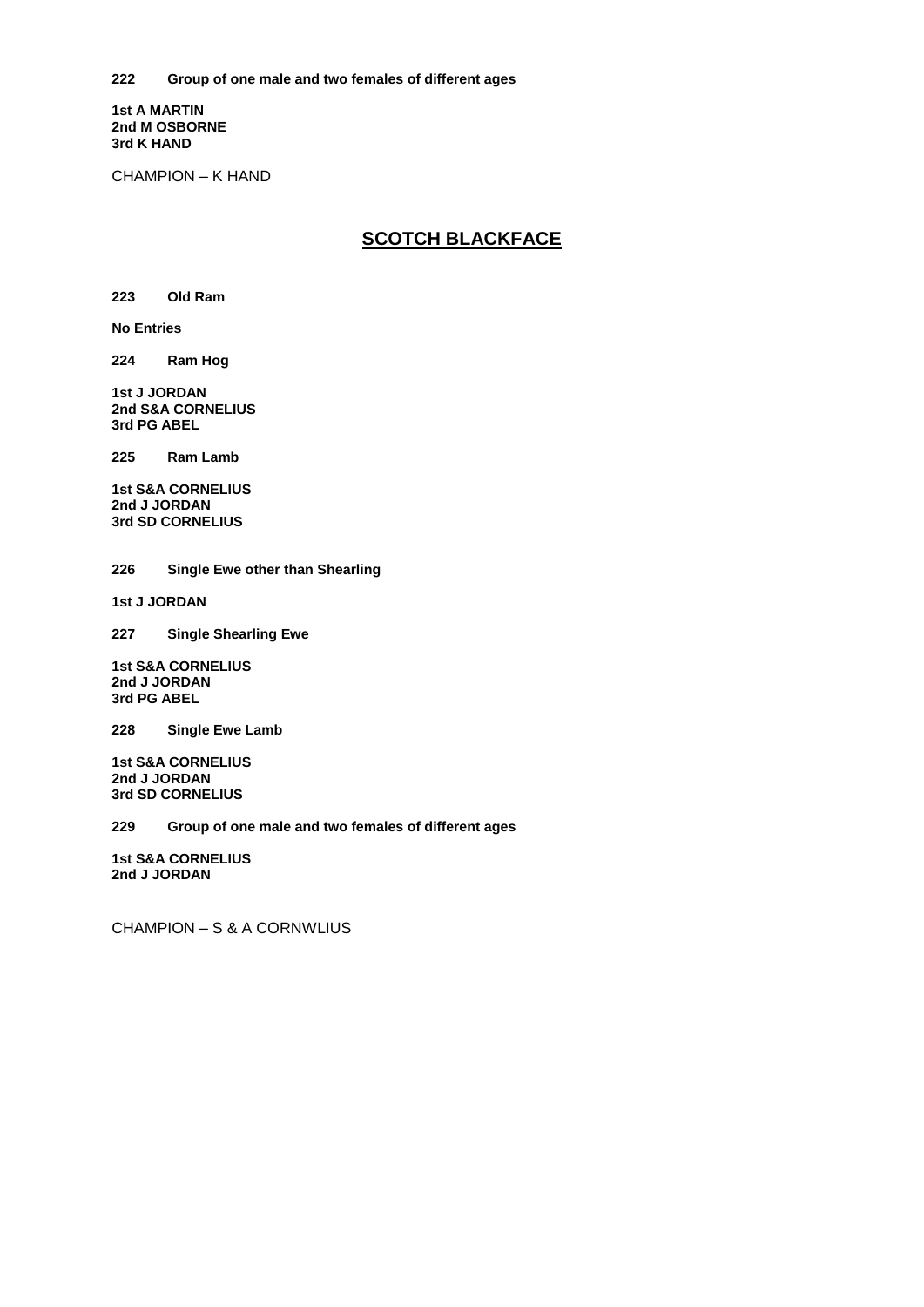## **WHITE FACE DARTMOOR**

**Old Ram**

**1st K WREYFORD 2nd RT HUTCHING rd C PEARSE & SON**

**Ram Hog**

 **st C PEARSE & SON nd A & R WREYFORD rd FW BAKER**

**Ram Lamb**

 **st K WREYFORD nd A & R WREYFORD rd K WREYFORD**

**Single Ewe other than Shearling**

 **st K WREYFORD nd K WREYFORD rd S WATTS**

**Group of one male and two females of different ages**

 **st K WREYFORD nd C PEARSE & SON rd A & R WREYFORD**

CHAMPION – C PEARSE AND SON

#### **JACOB**

**Old Ram**

 **st K MORISH nd S & A CORNELIUS rd P GORRINGE** 

**Ram Hog**

 **st K MORISH nd P GORRINGE rd CG FISHER**

**Ram Lamb**

 **st J QUANT nd K MORUSH rd P GORRINGE**

**Single Ewe other than Shearling**

 **st K MORISH nd J QUANT rd P GORRINGE**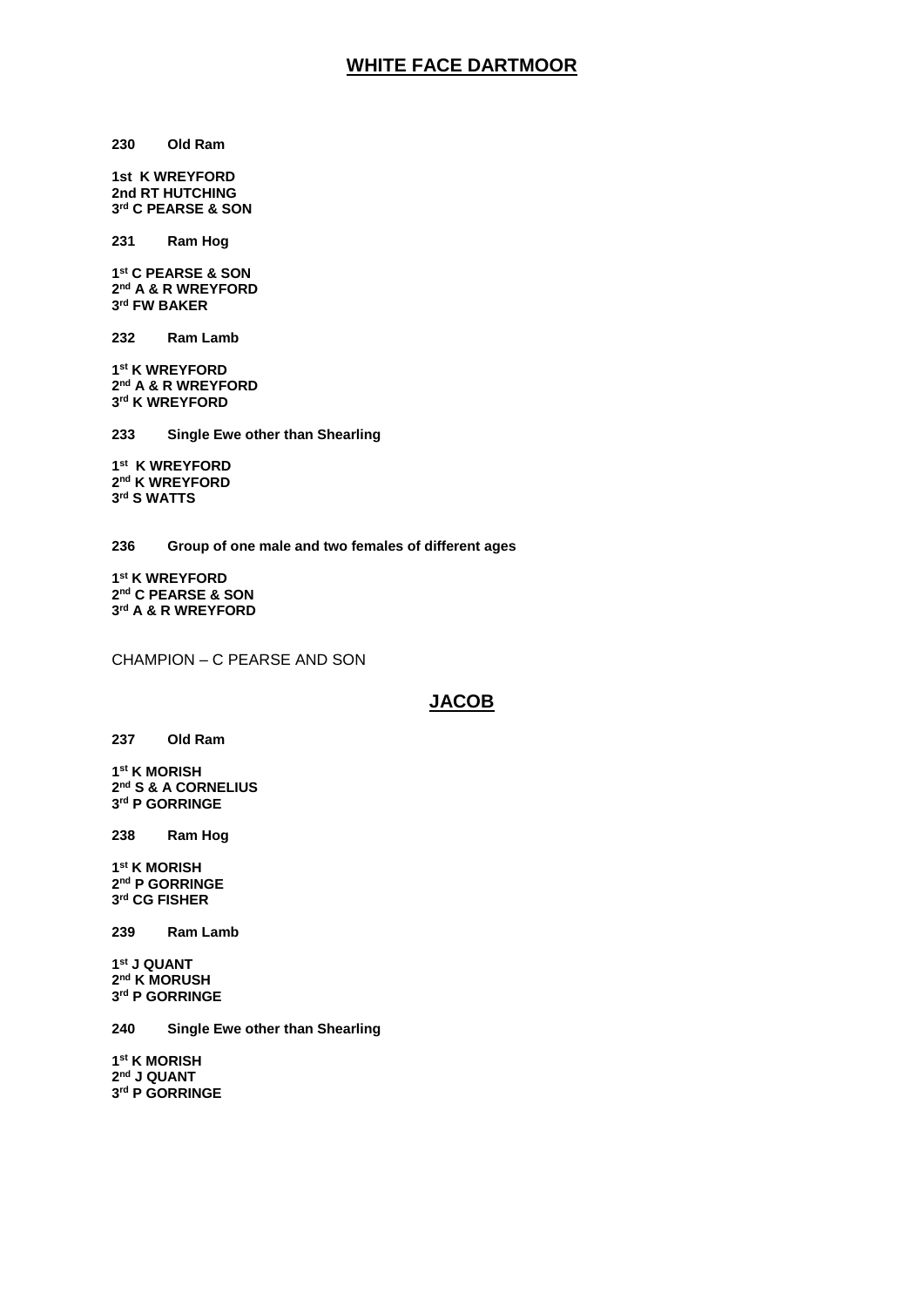**241 Single Shearling Ewe**

**1 st S & A CORNELIUS 2 nd K MORISH 3 rd J QUANT**

**242 Single Ewe Lamb**

**1 st K MORISH 2 nd J QUANT 3 rd S & A CORNELIUS**

**243 Group of one male and two females of different ages**

**1 st K MORISH 2 nd S & A CORNELIUS 3 rd D & E TUCKER**

CHAMPION – K MORISH

# **NATIVE / RARE BREED**

**251 Old Ram**

**1 st J BELL & N STRADLING - HERDWICK 2nd M J CORNISH MV/CAE-SUFFOLK 3rd R T HUTCHINGS - DEVON CLOSEWOOL**

**252 Ram Hog**

**1st S D MARTYN MV/CAE - BOARDER LEICESTER 2nd J MARTYN MV/CAE - HAMPSHIRE DOWN 3rd M J CORNISH MV/CAE-SUFFOLK**

**253 Ram Lamb**

**1st M J CORNISH MV/CAE-SUFFOLK 2nd R T HUTCHINGS - DEVON CLOSEWOOL 3rd BERSEY FAMILY - HAMPSHIRE DOWN**

**254 Single Ewe other than Shearling**

**1st M J CORNISH MV/CAE-SUFFOLK 2nd S D MARTYN MV/CAE - BOARDER LEICESTER 3rd R T HUTCHINGS - DEVON CLOSEWOOL**

**255 Single Shearling Ewe**

**1st M J CORNISH MV/CAE-SUFFOLK 2nd J MARTYN MV/CAE - HAMPSHIRE DOWN 3 rd P ABEL**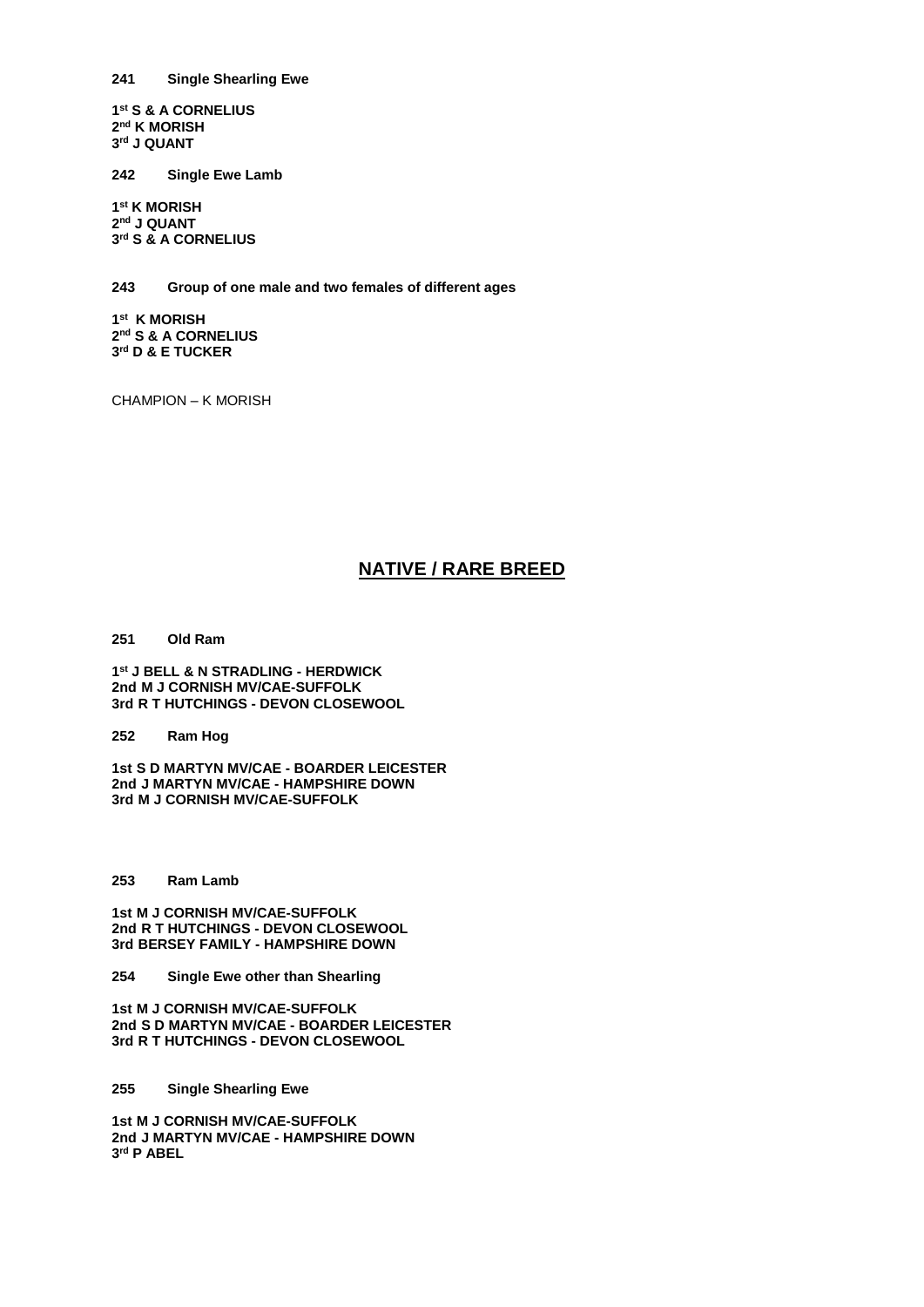**1st M J CORNISH MV/CAE-SUFFOLK 2nd BERSEY FAMILY - HAMPSHIRE DOWN 3rd C A HARVEY - HAMPSHIRE DOWN**

**257 Group of one male and two females of different ages**

**1st M J CORNISH MV/CAE-SUFFOLK 2nd J MARTYN MV/CAE - HAMPSHIRE DOWN 3rd S D MARTYN MV/CAE - BOARDER LEICESTER**

#### **ZWARTBLES**

**266 Old Ram**

**1st GB RENFREE MV/CAE 2nd M PEARSE MV/CAE 3rd M J CORNISH MV/CAE**

**267 Ram Hog**

**1st M PEARSE MV/CAE 2nd M PEARSE MV/CAE 3rd J HOLMAN MV/CAE**

**268 Ram Lamb**

**1st GB RENFREE MV/CAE 2 nd BWF MILLS MV/CAE 3 rd M NORTHORE**

**269 Single Ewe other than Shearling**

**1 st AM DODDS MV/CAE 2 nd GB RENFREE MV/CAE 3rd S ENGLAND MV/CAE**

**270 Single Ewe**

**1 st J HOLMAN MV/CAE 2 nd M PEARSE MV/CAE 3rd M J CORNISH MV/CAE**

**271 Single Ewe Lamb**

**1st J HOLMAN MV/CAE 2nd A HUTCHINGS 3rd BWF MILLS**

**272 Group of one male and two females of different ages**

**1st J HOLMAN MV/CAE 2nd GB RENFREE MV/CAE 3rd BWF MILLS**

CHAMPION – J HOLMAN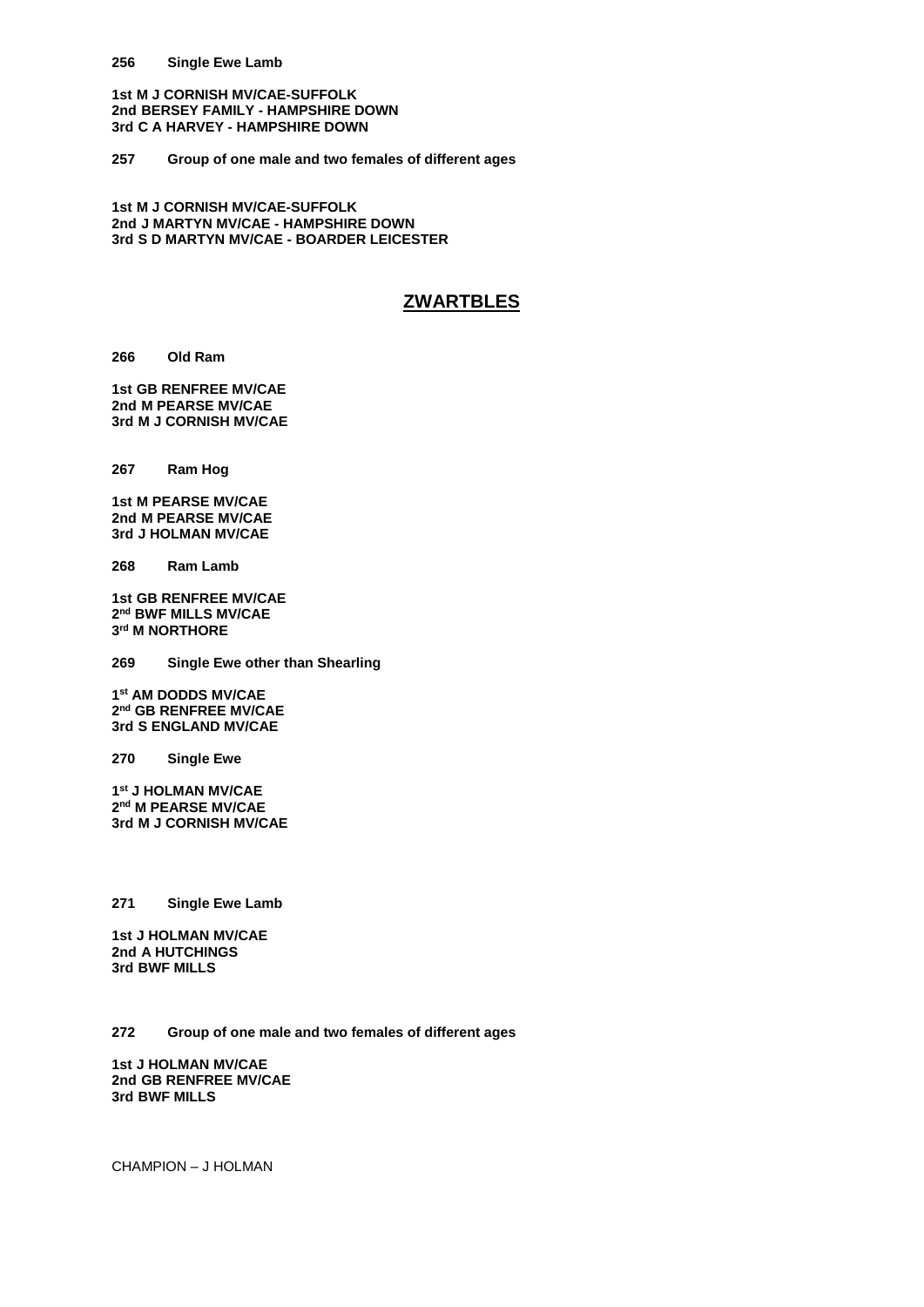## **CONTINENTAL ORIGIN- TO INCLUDE ANY CONTINENTAL BREED OTHER THAN BELTEX AND CHAROLLAIS**

**273 Old Ram**

**1 st GB RENFREE - MV/CAE BLUE TEXEL 2nd AJ GREGORY MV/CAE ROUGE**

**274 Ram Hog**

**1st GB RENFREE - MV/CAE BLUE TEXEL**

**275 Ram Lamb**

**1st B&A WATTS MV/CAE - CHAROLLIAS 2nd GB RENFREE - MV/CAE BLUE TEXEL 3rd GB RENFREE - MV/CAE BLUE TEXEL**

**276 Single Ewe other than Shearling**

**1st GB RENFREE - MV/CAE BLUE TEXEL**

**277 Single Shearling Ewe**

**1 st GB RENFREE - MV/CAE BLUE TEXEL 2 nd J HOLMAN MV/CAE 3 rd GB RENFREE - MV/CAE BLUE TEXEL**

**278 Single Ewe Lamb**

**1 st GB RENFREE - MV/CAE BLUE TEXEL 2nd B&A WATTS MV/CAE - CHAROLLIAS 3rd GB RENFREE - MV/CAE BLUE TEXEL**

**279 Group of one male and two females of different ages**

**1st GB RENFREE - MV/CAE BLUE TEXEL 2nd B&A WATTS MV/CAE – CHAROLLIAS**

**CHAMPION - B&A WATTS MV/CAE – CHAROLLIAS**

## **BELTEX**

**280 Old Ram** 

**1 st JM LAPTHORNE MV/CAE**

**281 Shearling Ram** 

**1 st L&V GREGORY MV/CAE 2 nd TJ DARKE MV/CAE 3 rd JM LAPTHORNE MV/CAE**

**282 Ram Lamb** 

**1 st L&V GREGORY MV/CAE 2nd JM LAPTHORNE MV/CAE 3 rd L&V GREGORY MV/CAE**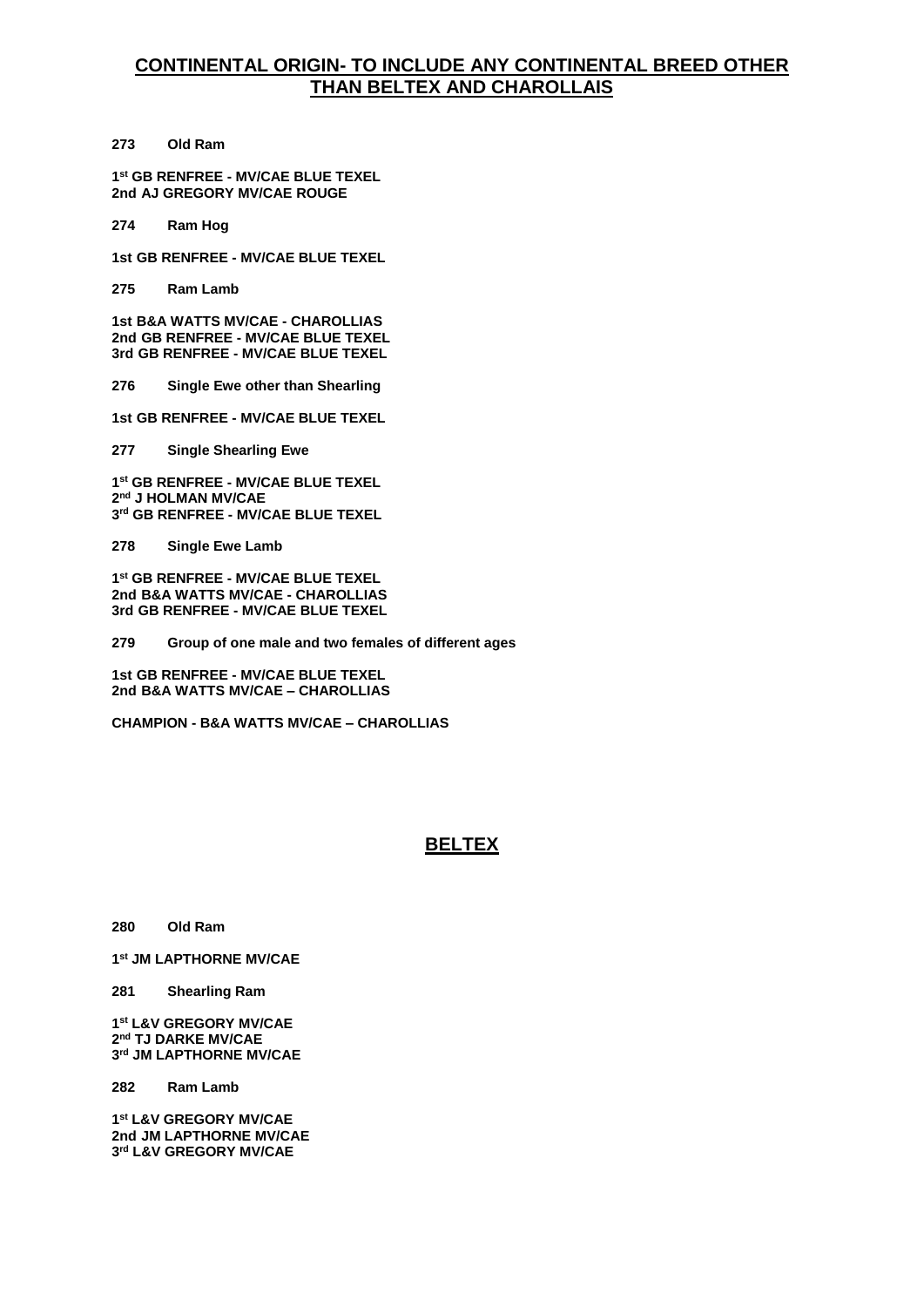**Shearling Ewe** 

**1st JM LAPTHORNE MV/CAE 2nd L&V GREGORY MV/CAE 3rd L&V GREGORY MV/CAE**

**Ewe other than shearling** 

**1st L&V GREGORY MV/CAE 2nd JM LAPTHORNE MV/CAE**

**Single Ewe Lamb** 

**1st JM LAPTHORNE MV/CAE nd TJ DARKE MV /CAE**

**Group of one male and two females of different ages**

**1st L&V GREGORY MV/CAE 2nd JM LAPTHORNE MV/CAE**

**CHAMPION - L&V GREGORY MV/CAE**

# **TEXEL**

**Old Ram**

**1st JM LAPTHORNE MV/CAE**

**Shearling Ram** 

 **st JM LAPTHORNE MV/CAE nd B&A WATTS MV/CAE rd MATT & SADIE DARKE**

**Ram Lamb**

 **st B&A WATTS MV/CAE nd B&A WATTS MV/CAE rd MATT & SADIE DARKE**

**Single Ewe**

**st MATT & SADIE DARKE**

**Single Ewe Hog**

 **st B&A WATTS MV/CAE nd MATT & SADIE DARKE rd JM LAPTHORNE MV/CAE**

**Single Ewe Lamb**

 **st AJ GREGORY MV/CAE nd B&A WATTS MV/CAE rd JM LAPTHORNE MV/CAE**